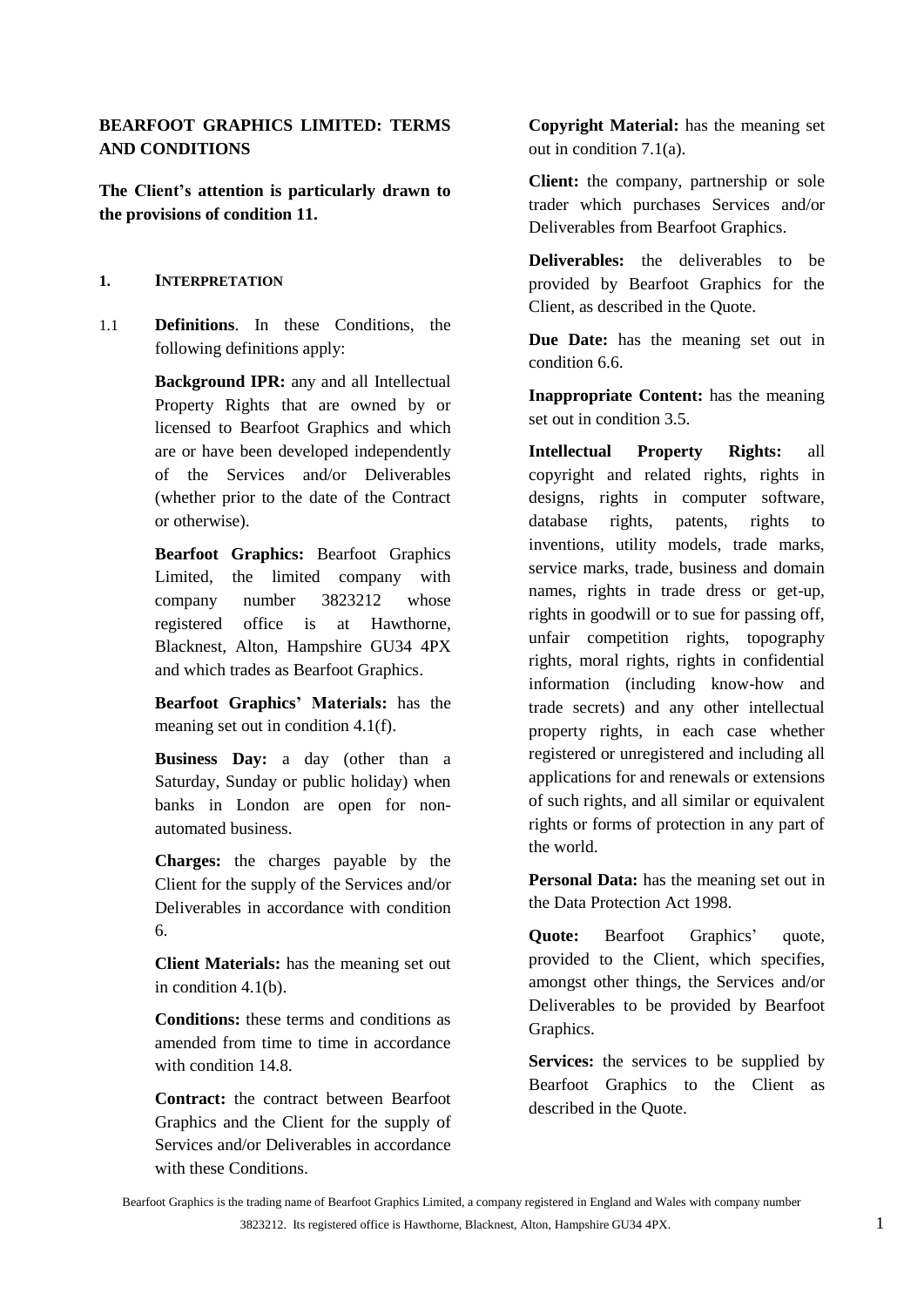**Site:** the website to be designed by Bearfoot Graphics if so specified in the Quote.

**Third Party Equipment:** has the meaning set out in condition [3.7.](#page-2-1)

- 1.2 **Construction**. In these Conditions, the following rules apply:
	- (a) a **person** includes a natural person, corporate or unincorporated body (whether or not having separate legal personality);
	- (b) a reference to a party includes its successors or permitted assigns;
	- (c) a reference to a statute or statutory provision is a reference to such statute or statutory provision as amended or reenacted. A reference to a statute or statutory provision includes any subordinate legislation made under that statute or statutory provision, as amended or reenacted;
	- (d) any phrase introduced by the terms **including**, **include**, **in particular** or any similar expression, shall be construed as illustrative and shall not limit the sense of the words preceding those terms; and
	- (e) a reference to **writing** or **written** includes faxes and e-mails.

# **2. BASIS OF CONTRACT**

2.1 The Quote constitutes an offer by Bearfoot Graphics to the Client to purchase Services and/or Deliverables in accordance with these Conditions.

- <span id="page-1-0"></span>2.2 The Quote shall only be deemed to be accepted when the Client has indicated in writing or otherwise (including by issuing a purchase order) that it has accepted the Quote and Bearfoot Graphics acknowledges in writing that it will commence provision of the Services and/or Deliverables at which point and on which date the Contract shall come into existence.
- 2.3 The Contract constitutes the entire agreement between the parties. The Client acknowledges that it has not relied on any statement, promise or representation made or given by or on behalf of Bearfoot Graphics which is not set out in the **Contract**
- 2.4 Any samples, drawings, descriptive matter or advertising issued by Bearfoot Graphics, and any descriptions, images or illustrations contained in Bearfoot Graphics' website, catalogues or brochures, are issued or published for the sole purpose of giving an approximate idea of the Services and/or Deliverables described in them. They shall not form part of the Contract or have any contractual force.
- 2.5 These Conditions apply to the Contract to the exclusion of any other terms that the Client seeks to impose or incorporate, or which are implied by trade, custom, practice or course of dealing.
- 2.6 Any quotation given by Bearfoot Graphics (including a Quote) is only valid for a period of 28 days from its date of issue.
- 2.7 Until the Client has accepted the Quote pursuant to condition [2.2,](#page-1-0) Bearfoot Graphics may but shall not be required to

Bearfoot Graphics is the trading name of Bearfoot Graphics Limited, a company registered in England and Wales with company number 3823212. Its registered office is Hawthorne, Blacknest, Alton, Hampshire GU34 4PX. 2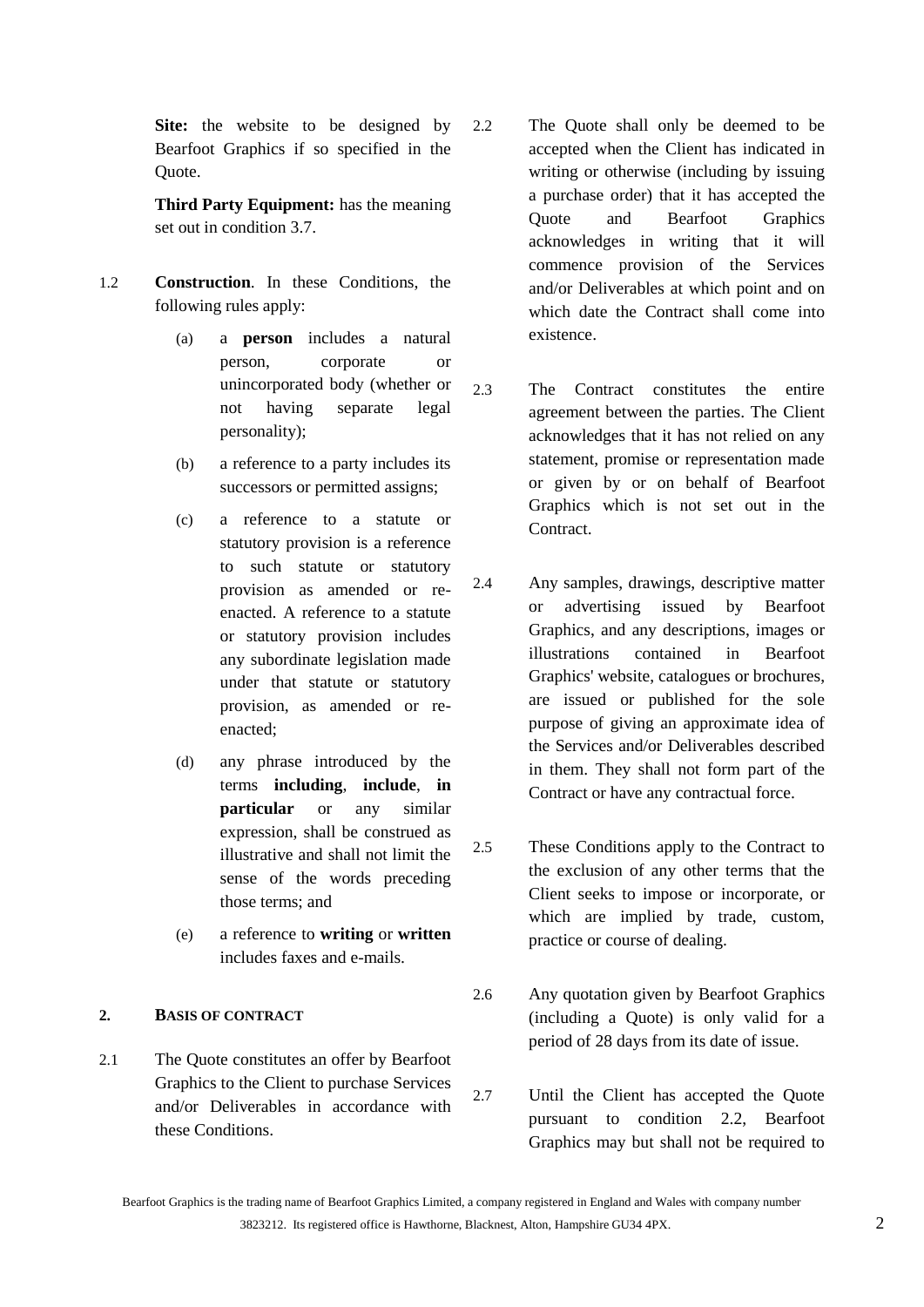reserve any time or materials for the Client.

# **3. SUPPLY OF SERVICES AND/OR DELIVERABLES**

# *General*

- 3.1 Bearfoot Graphics shall supply the Services and provide the Deliverables to the Client in accordance with the Quote in all material respects.
- 3.2 Bearfoot Graphics warrants to the Client that the Services will be provided using reasonable care and skill.
- 3.3 Bearfoot Graphics shall use its reasonable endeavours to meet any dates for provision of the Services and/or Deliverables specified in the Quote, but any such dates shall be estimates only and time shall not be of the essence for provision of the Services and/or the Deliverables. Bearfoot Graphics shall not be liable for any costs incurred by the Client as a result of provision of the Services and/or the Deliverables after the time estimated by Bearfoot Graphics in the Quote or otherwise.
- 3.4 Bearfoot Graphics shall have the right to make any changes to the Services and/or Deliverables which are necessary to comply with any applicable law or safety requirement, or which do not materially affect the nature or quality of the Services or Deliverables, and Bearfoot Graphics shall notify the Client of any such changes.
- <span id="page-2-0"></span>3.5 The Client is responsible for ensuring that the Client Materials do not infringe any applicable laws, regulations or third party rights (such as material which is obscene,

indecent, pornographic, seditious, offensive, defamatory, threatening, liable to incite racial hatred, menacing, blasphemous or in breach of any third party Intellectual Property Rights) (**Inappropriate Content**). Bearfoot Graphics shall have the right to refuse to use in any Service and/or Deliverable, any text, image, film or video which it considers to be Inappropriate Content.

- 3.6 The Client will indemnify Bearfoot Graphics against all damages, losses and expenses arising as a result of any action or claim that the Client Materials or any other material posted to, or linked to, the Site constitutes Inappropriate Content.
- <span id="page-2-1"></span>3.7 Any equipment, hardware or other tools or items provided to Bearfoot Graphics by the Client for use in relation to the Services and/or Deliverables (whether belonging to the Client or a third party) (**Third Party Equipment**) shall remain the property of the Client or such third party and shall be at the risk (and under the insurance) of the Client or such third party. Bearfoot Graphics shall not be responsible for any damage, loss, expense or delay incurred or suffered by the Client as a result of the use the Third Party Equipment by Bearfoot Graphics or of any malfunction, damage, loss to or theft of the Third Party Equipment whilst in the possession of Bearfoot Graphics.

# *Website Design*

- <span id="page-2-2"></span>3.8 If a Site is to be designed by Bearfoot Graphics as part of the Services, Bearfoot Graphics will:
	- (a) use its reasonable endeavours to ensure that the Site will be compatible with the most popular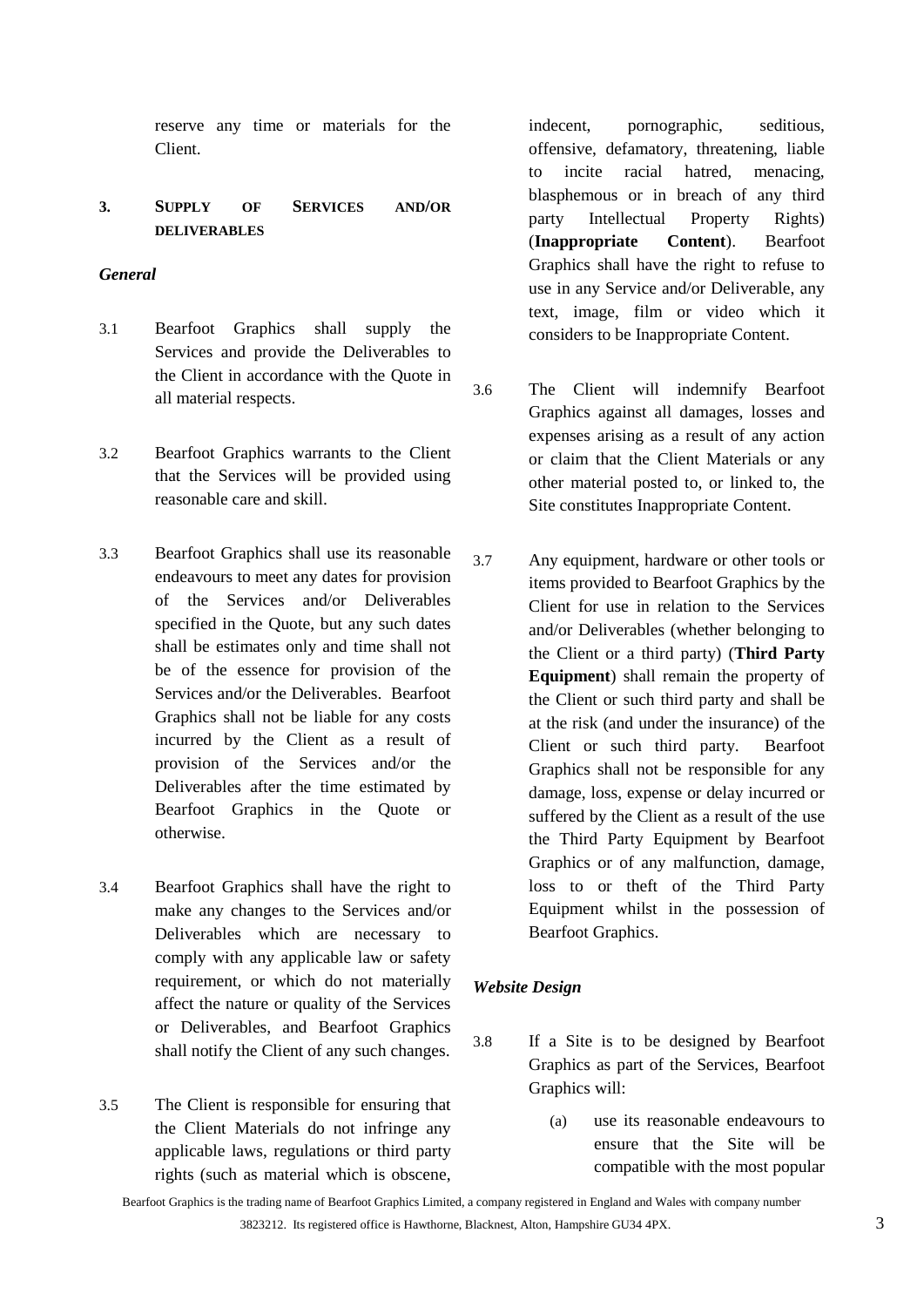internet browser applications but shall not be responsible if the Site is not so compatible or if any third party if therefore unable to access the Site;

- (b) within 14 days of the Site going live, if it does not already do so, carry out any work necessary in order to ensure that the Site substantially complies with the design specification set out in the Quote; and
- (c) not, other than pursuant to condition [3.8\(b\),](#page-2-2) be responsible for any website hosting, maintenance or support, development of or changes or amendments to the Site or domain name availability and registration unless otherwise agreed in writing.

#### *Transportation*

3.9 Where the Services include transport of any Client Materials, Deliverables or any other equipment or tools required for the Services and any such goods or materials are damaged or lost in transit, Bearfoot Graphics shall be responsible only for the cost of replacing any such goods or materials damaged or lost in transit.

# *Exclusions and Changes*

3.10 Bearfoot Graphics uses current versions of standard software for the graphic design industry (or versions which are generally regarded as current). Unless otherwise agreed in writing with Bearfoot Graphics, all Deliverables will be provided using such versions of such software. Bearfoot Graphics shall not be responsible if the Client is unable to access the Deliverables

or any other issue arises as a result of a lack of compatibility between the software on which or the format in which Deliverables are provided and the Client's software and systems or the Client not having access to such software or systems as are required to download and/or view the Deliverables.

- 3.11 Bearfoot Graphics shall not provide or be responsible for any matters specified as exclusions in the Quote.
- <span id="page-3-1"></span>3.12 Any request by the Client for a change to the Services and/or Deliverables, shall be the subject of a separate Contract and require a revised Quote.

# **4. CLIENT'S OBLIGATIONS**

- <span id="page-3-0"></span>4.1 The Client acknowledges that Bearfoot Graphics' ability to provide the Services and Deliverables is dependent upon the full and timely co-operation of the Client (which the Client agrees to provide), as well as the accuracy and completeness of the design specification and quality of any information and data the Client provides to Bearfoot Graphics. Accordingly, the Client shall:
	- (a) prior to accepting the Quote, ensure that the terms of the Quote are complete and accurate;
	- (b) provide Bearfoot Graphics with such information and materials as Bearfoot Graphics may reasonably require in order to supply the Services and/or Deliverables (**Client Materials**), and ensure that such information and materials are accurate, complete and of a resolution and quality appropriate for use in the Deliverable to be designed or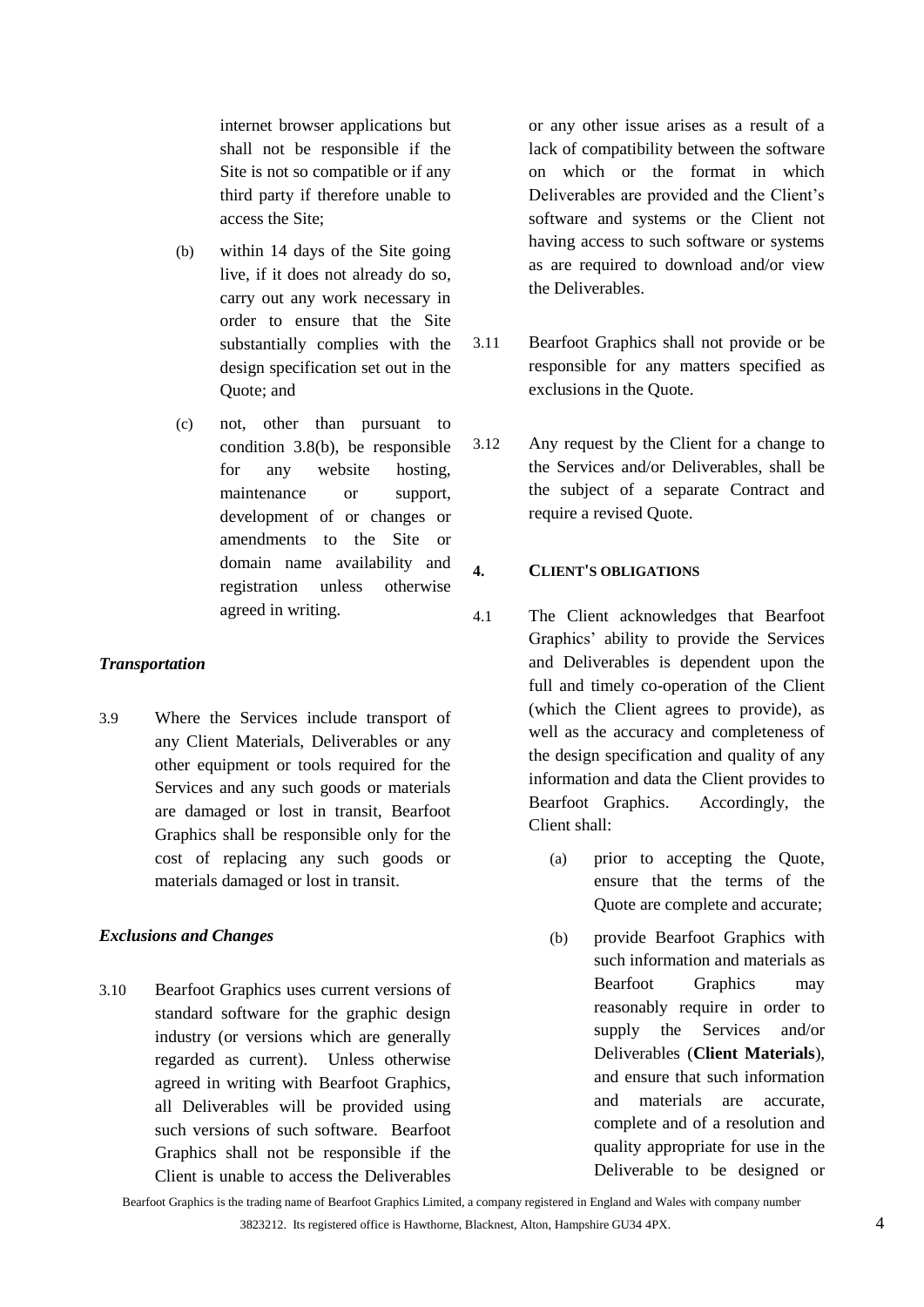otherwise provided by Bearfoot Graphics and provided to Bearfoot Graphics at the times and in the format requested by Bearfoot Graphics or if no specific time is requested, then in a timely manner;

- <span id="page-4-1"></span>(c) obtain, maintain and renew at the appropriate time all necessary licences, permissions and consents which may be required for any of the Services and/or Deliverables and do so before the date on which the Services are to start and/or the Deliverables are to be delivered;
- (d) co-operate with Bearfoot Graphics in all matters relating to the Services and Deliverables;
- (e) provide Bearfoot Graphics, its employees, agents, consultants and subcontractors, with access to the Client's premises, office accommodation and other facilities as reasonably required by Bearfoot Graphics in order to supply the Services;
- <span id="page-4-0"></span>(f) keep and maintain all materials, equipment, documents and other property of Bearfoot Graphics (**Bearfoot Graphics' Materials**) at the Client's premises or otherwise under the control of the Client, in safe custody at its own risk, maintain Bearfoot Graphics' Materials in good condition until returned to Bearfoot Graphics, and not dispose of or use Bearfoot Graphics' Materials other than in accordance with Bearfoot Graphics' written instructions or authorisation; and
- (g) immediately notify Bearfoot Graphics of any cancellation of

any Services and/or Deliverables (such notice shall be at least three Business Days' prior to the expected date for performance of any Services and/or provision of any Deliverables).

- <span id="page-4-2"></span>4.2 Bearfoot Graphics cannot provide the Services and/or Deliverables unless the licences referred to in condition [4.1\(c\)](#page-4-1) are in place and remain in place. Bearfoot Graphics will not be liable to the Client for any breach of these Conditions as a result of or in connection with any failure by the Client to obtain, maintain and renew such licences.
- 4.3 If Bearfoot Graphics' performance of any of its obligations under the Contract is prevented or delayed by any act or omission by the Client or failure by the Client to perform any relevant obligation (**Client Default**):
	- (a) Bearfoot Graphics shall, without limiting its other rights or remedies, have the right to suspend performance of the Services or provision of the Deliverables until the Client remedies the Client Default;
	- (b) Bearfoot Graphics shall not be liable for the performance of any of its obligations to the extent the Client Default prevents or delays Bearfoot Graphics' performance of any of its obligations;
	- (c) Bearfoot Graphics shall not be liable for any damage, loss or expenses sustained or incurred by the Client arising directly or indirectly from Bearfoot Graphics' failure or delay to perform any of its obligations as set out in this condition [4.2;](#page-4-2) and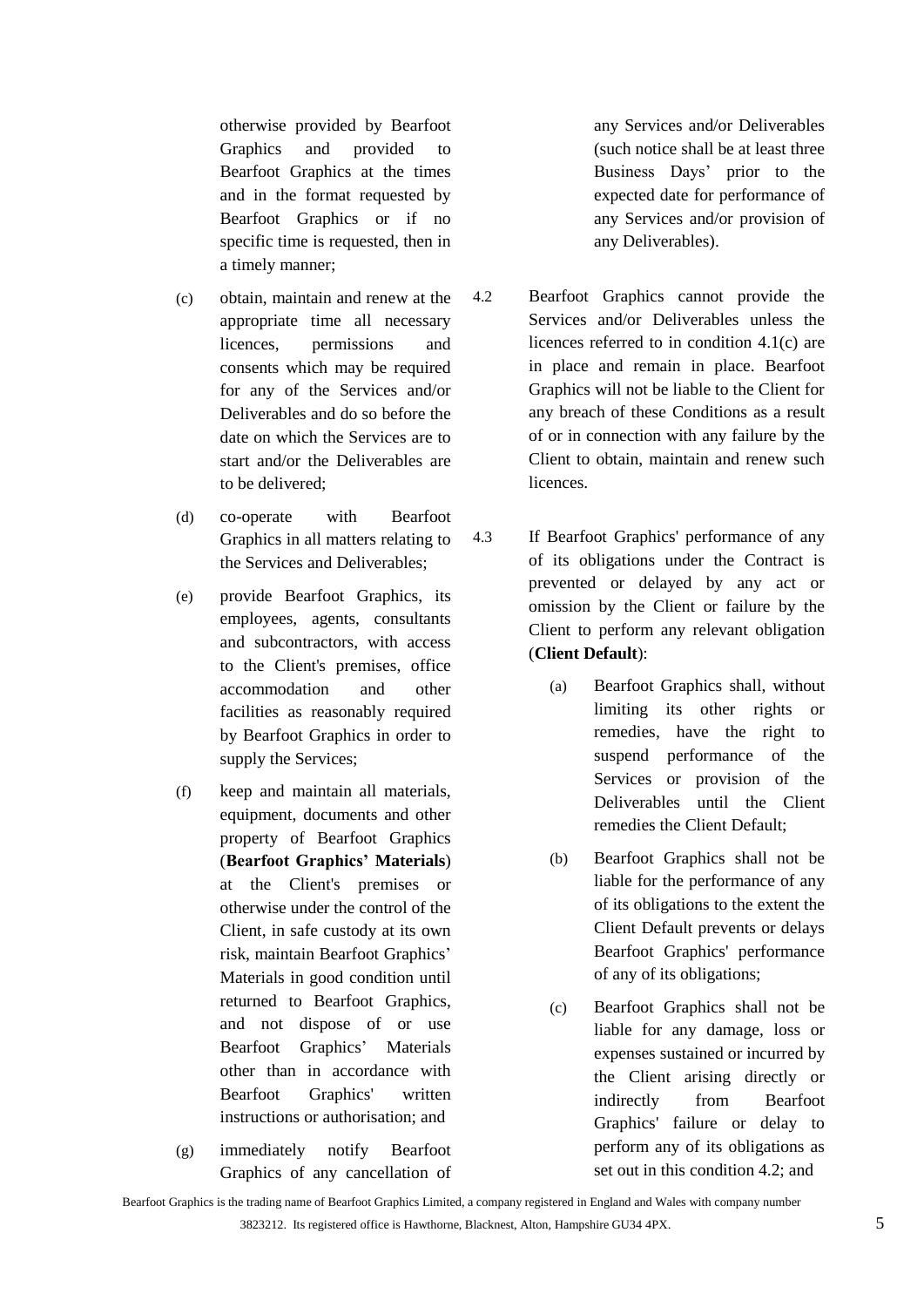(d) the Client shall reimburse Bearfoot Graphics on written demand for all damages, losses and expenses sustained or incurred by Bearfoot Graphics arising directly or indirectly from the Client Default.

# **5. APPROVAL PROCESS**

- 5.1 Bearfoot Graphics shall provide to the Client a final proof of each Deliverable, for approval.
- <span id="page-5-1"></span>5.2 The Client shall be solely responsible for checking and approving each Deliverable, including in relation to the design, layout, grammar, spelling, punctuation, images and overall look and feel.
- 5.3 If the Deliverable is approved by the Client, the Client shall promptly notify Bearfoot Graphics of such approval in writing. In addition, approval of the Deliverable shall be deemed to have taken place upon the occurrence of any of the following events:
	- (a) the Client uses any part of the Deliverable for any revenueearning purposes or to provide any services to third parties other than for the approval process; or
	- (b) the Client unreasonably delays review of the Deliverable for the purposes of approving it.
- 5.4 In certain circumstances, for example, where a number of changes are made prior to a Deliverable being approved by the Client or instructions are changed after work has started, Bearfoot Graphics may need to apply additional Charge (for example, for the additional time taken). If

this happens Bearfoot Graphics will discuss the circumstances with the Client and agree the additional Charges which will apply, before carrying out any further work.

- 5.5 Bearfoot Graphics shall not and shall not be required to submit any Deliverable to print or to make available or otherwise release any Deliverable into the public domain, which has not been approved by the Client (and in respect of which Bearfoot Graphics has not received written notification pursuant to condition [5.2\)](#page-5-1).
- 5.6 Once the Client has notified Bearfoot Graphics that the Deliverable has been approved, any further amendments, variations or modifications requested by the Client shall be subject to condition [3.12](#page-3-1) and therefore at the Client's cost.

#### <span id="page-5-0"></span>**6. CHARGES AND PAYMENT**

- <span id="page-5-2"></span>6.1 The Charges for the Services and/or Deliverables shall be on a time and materials basis:
	- (a) the Charges shall be calculated in accordance with Bearfoot Graphics' daily fee rates, as set out in the Quote or such other basis as is set out in the Quote;
	- (b) Bearfoot Graphics' daily fee rates for each individual are calculated on the basis of: an hour; a half day (4 hours), a day (eight hours) or, when worked at a Client's premises or other location at the request of the Client, a "site day" (ten hours) worked on Business Days;
	- (c) Bearfoot Graphics shall be entitled to charge overtime (on an

Bearfoot Graphics is the trading name of Bearfoot Graphics Limited, a company registered in England and Wales with company number 3823212. Its registered office is Hawthorne, Blacknest, Alton, Hampshire GU34 4PX. 6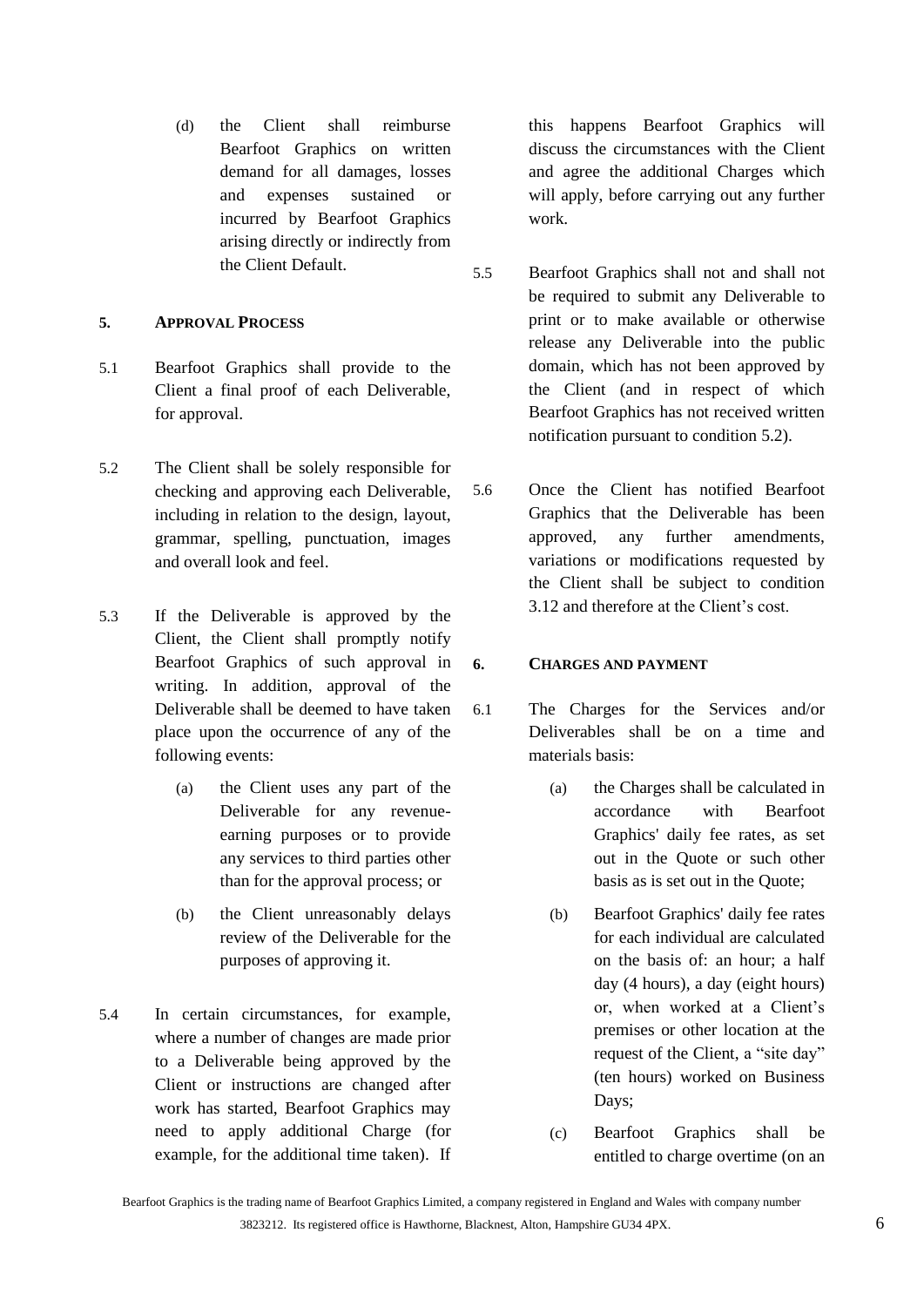hourly basis, pro rata the fees referred to in the Quote and rounded up to the nearest hour) for any time worked by it or individuals whom it engages on the Services and/or provision of the Deliverables outside the hours referred to in condition  $6.1(b);$ 

- (d) Bearfoot Graphics shall be entitled to charge the Client for any expenses reasonably incurred by it or the individuals whom Bearfoot Graphics engages in connection with the Services and/or Deliverables including the cost of materials, legal costs, travelling expenses, hotel costs, subsistence and any associated expenses, and the cost of services provided by third parties and required by Bearfoot Graphics for the performance of the Services and/or provision of the Deliverables; and
- (e) unless otherwise agreed, the Charges shall be payable in GBP only.
- 6.2 Bearfoot Graphics reserves the right to increase its daily fee rates, provided that such charges cannot be increased more than once in any 12 month period. Bearfoot Graphics will give the Client written notice of any such increase two months before the proposed date of the increase. If such increase is not acceptable to the Client, it shall notify Bearfoot Graphics in writing within four weeks of the date of Bearfoot Graphics' notice and Bearfoot Graphics shall have the right without limiting its other rights or remedies to terminate the Contract by giving four weeks' written notice to the Client.
- 6.3 Bearfoot Graphics shall invoice the Client at the time or times specified in the Quote, and if no time is specified, then on completion of the Services and/or Deliverables, or, if the Services and/or Deliverables are to be provided for more than a month, monthly in arrears.
- 6.4 The Client shall pay each invoice submitted by Bearfoot Graphics:
	- (a) unless otherwise stated on the Quote, within 30 days of the date of the invoice; and
	- (b) in full and in cleared funds by BACS to a bank account nominated in writing by Bearfoot Graphics, by cheque, cash or (for non UK Clients only) via Paypal or an alternative online payment service, and

time for payment shall be of the essence of the Contract.

- 6.5 All amounts payable by the Client under the Contract are exclusive of amounts in respect of value added tax chargeable for the time being (**VAT**). Where any taxable supply for VAT purposes is made under the Contract by Bearfoot Graphics to the Client, the Client shall, on receipt of a valid VAT invoice from Bearfoot Graphics, pay to Bearfoot Graphics such additional amounts in respect of VAT as are chargeable on the supply of the Services and/or Deliverables at the same time as payment is due for the supply of the Services and/or Deliverables.
- <span id="page-6-0"></span>6.6 Without limiting any other right or remedy of Bearfoot Graphics, if the Client fails to make any payment due to Bearfoot Graphics under the Contract by the due date for payment (**Due Date**), Bearfoot Graphics shall have the right to charge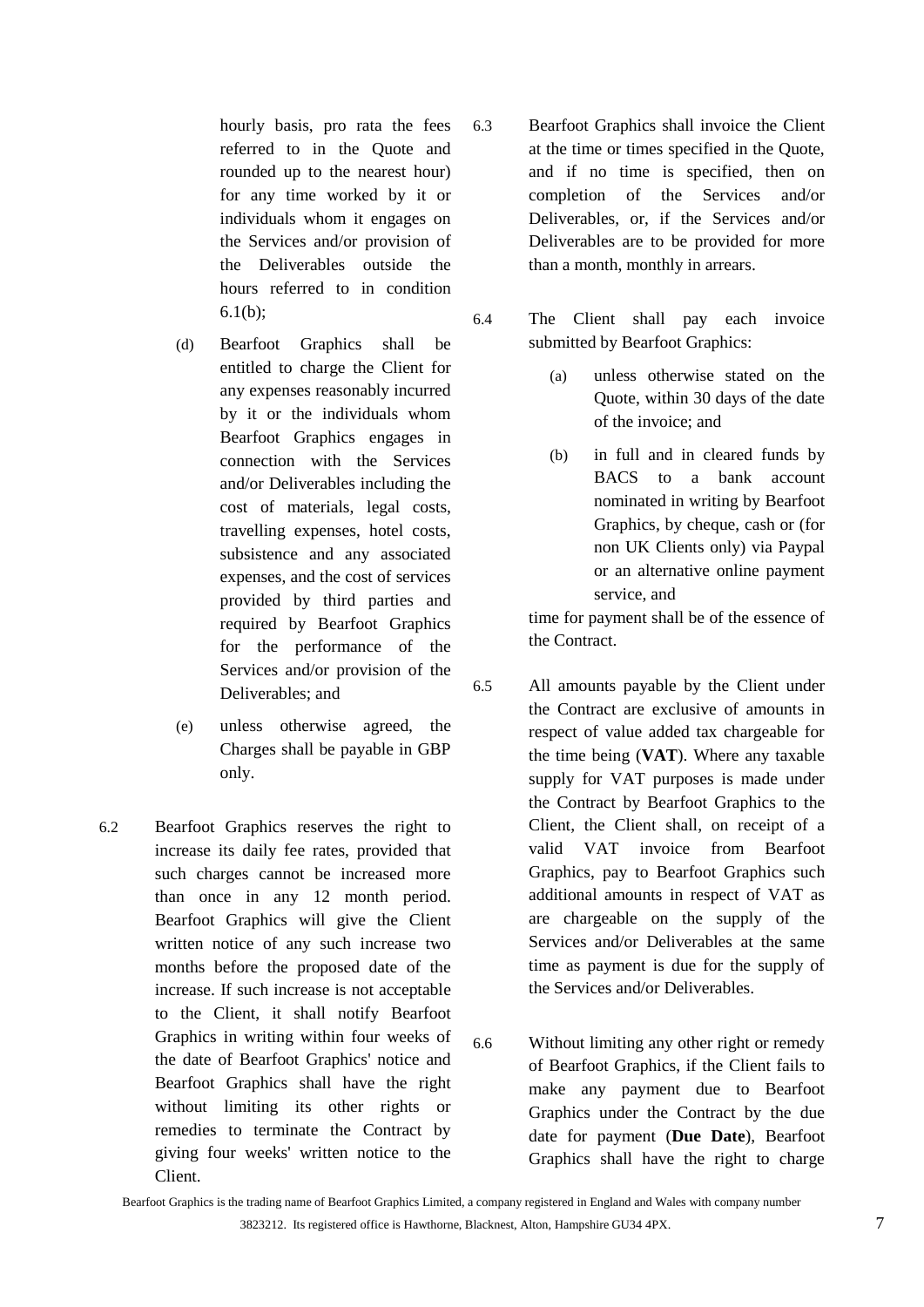interest on the overdue amount at the rate of 4% per cent per annum above the then current HSBC Bank plc's base rate accruing on a daily basis from the Due Date until the date of actual payment of the overdue amount, whether before or after judgment, and compounding quarterly.

- 6.7 The Client shall, within 14 days of receipt of an invoice, notify Bearfoot Graphics of any dispute in relation to such invoice.
- 6.8 The Client shall pay all amounts due under the Contract in full without any deduction or withholding except as required by law and the Client shall not be entitled to assert any credit, set-off or counterclaim against Bearfoot Graphics in order to justify withholding payment of any such amount in whole or in part. Bearfoot Graphics may, without limiting its other rights or remedies, set off any amount owing to it by the Client against any amount payable by Bearfoot Graphics to the Client.
- 6.9 If any Services and/or Deliverables are cancelled by giving notice of three or more than three Business Days, the Client shall be liable to pay Bearfoot Graphics for the time taken by Bearfoot Graphics in respect of any Services and/or Deliverables provided prior to the date of cancellation. If any Services and/or Deliverables are cancelled by giving notice of less than three Business Days, the Client shall be liable to pay Bearfoot Graphics for the time taken by Bearfoot Graphics in respect of any Services and/or Deliverables provided prior to the date of cancellation and for any half days, days or site days (as described in condition [6.1\(b\)\)](#page-5-2) booked or otherwise reserved with Bearfoot Graphics after the date of cancellation.

#### **7. INTELLECTUAL PROPERTY RIGHTS**

#### *Ownership*

- <span id="page-7-0"></span>7.1 Subject to condition [7.6,](#page-7-1) the Client shall not acquire any right, title or interest in or to the Intellectual Property Rights of Bearfoot Graphics or its licensors, including:
	- (a) the Intellectual Property Rights in or relating to the Services and/or the Deliverables (the **Copyright Material**); or
	- (b) the Background IPR.
- 7.2 All Bearfoot Graphics' Materials are the exclusive property of Bearfoot Graphics.
- 7.3 Subject to conditions [7.9](#page-8-0) and [7.10,](#page-8-1) Bearfoot Graphics shall not acquire any right, title or interest in or to the Intellectual Property Rights of the Client or its licensors.
- 7.4 If requested to do so by Bearfoot Graphics, the Client shall, at its own expense, mark all Bearfoot Graphics' Materials, Copyright Materials and Deliverables or parts thereof with the appropriate notice, legend or marks in the manner directed by Bearfoot Graphics.
- 7.5 Pursuant to these Conditions, Bearfoot Graphics shall be entitled to use any of the Client's names, logos or trade marks on any of its products or services contained in any of the Deliverables or Services for promotion and marketing purposes.

#### <span id="page-7-1"></span>*Licences*

7.6 Subject to payment of the Charges in full, Bearfoot Graphics hereby grants to the

Bearfoot Graphics is the trading name of Bearfoot Graphics Limited, a company registered in England and Wales with company number 3823212. Its registered office is Hawthorne, Blacknest, Alton, Hampshire GU34 4PX. 8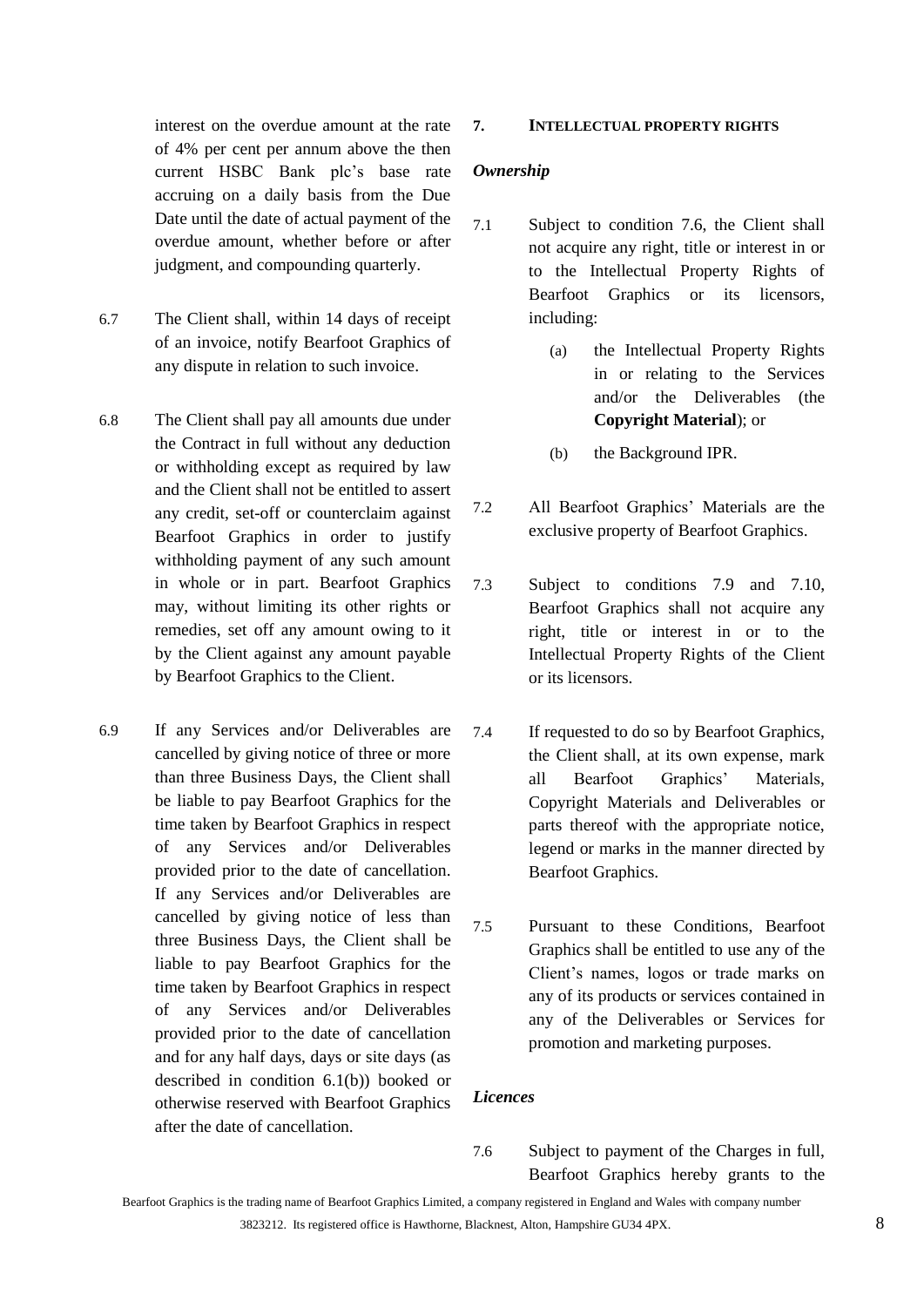Client, or shall procure the grant to the Client of, a perpetual, worldwide, nonexclusive, non-transferable licence to use the Copyright Material and such of the Background IPR as are contained in the Services and/or the Deliverables, for the purposes described in the Quote.

- 7.7 The licence granted in condition [7.6](#page-7-1) is granted solely to the extent necessary for the Client to use the Services and/or the Deliverables in accordance with the Contract. The Client shall not use such licensed materials for any other purpose without the prior written consent of Bearfoot Graphics.
- 7.8 The Client shall not, whether alone or in association with any other person, vary, reverse engineer, disassemble, create derivative works, modify, adapt the Services, Deliverables or any of Bearfoot Graphics' Intellectual Property Rights, without express prior written consent from Bearfoot Graphics.
- <span id="page-8-0"></span>7.9 The Client hereby grants to Bearfoot Graphics, or shall procure the grant to Bearfoot Graphics of, a perpetual, worldwide, non-exclusive, nontransferable licence to use such of the Intellectual Property Rights of the Client or its licensors as are required in order for Bearfoot Graphics to provide the Services and/or the Deliverables and to use the Deliverables for its own marketing purposes (including on its website).

#### *Joint Working*

<span id="page-8-1"></span>7.10 To the extent that any Intellectual Property Rights arise as a result of joint working or collaboration between Bearfoot Graphics and the Client, the Client hereby assigns to

Bearfoot Graphics all existing and future Intellectual Property Rights arising as a result of such joint working (the **Joint IPR**). Insofar as the Intellectual Property Rights in the Joint IPR do not vest automatically in Bearfoot Graphics by operation of law or under the Contract, the Client holds legal title in such Joint IPR on trust for Bearfoot Graphics. Subject to payment of the Charges in full, Bearfoot Graphics hereby grants to the Client or shall procure the grant to the Client of, a perpetual, worldwide, non-exclusive, nontransferable licence to use the Joint IPR for the purposes described in the Quote.

# *Third Party Rights*

7.11 The Client acknowledges that, in respect of any Intellectual Property Rights belonging to a third party (meaning any person other than Bearfoot Graphics), the Client's use of any such Intellectual Property Rights is conditional on Bearfoot Graphics obtaining a written licence from the relevant licensor on such terms (including as to cost) as will entitle Bearfoot Graphics to license such rights to the Client pursuant to the Quote.

#### *Termination of the Licence*

7.12 In the event of the termination or expiry of the Contract or the non-payment by the Client of any sum when due to Bearfoot Graphics, the licences granted in conditions [7.6](#page-7-1) and [7.10](#page-8-1) shall terminate automatically and the Client shall comply with the provisions of condition [13.2.](#page-12-0)

# *Infringement*

7.13 The Client is responsible for ensuring that it has the right to grant Bearfoot Graphics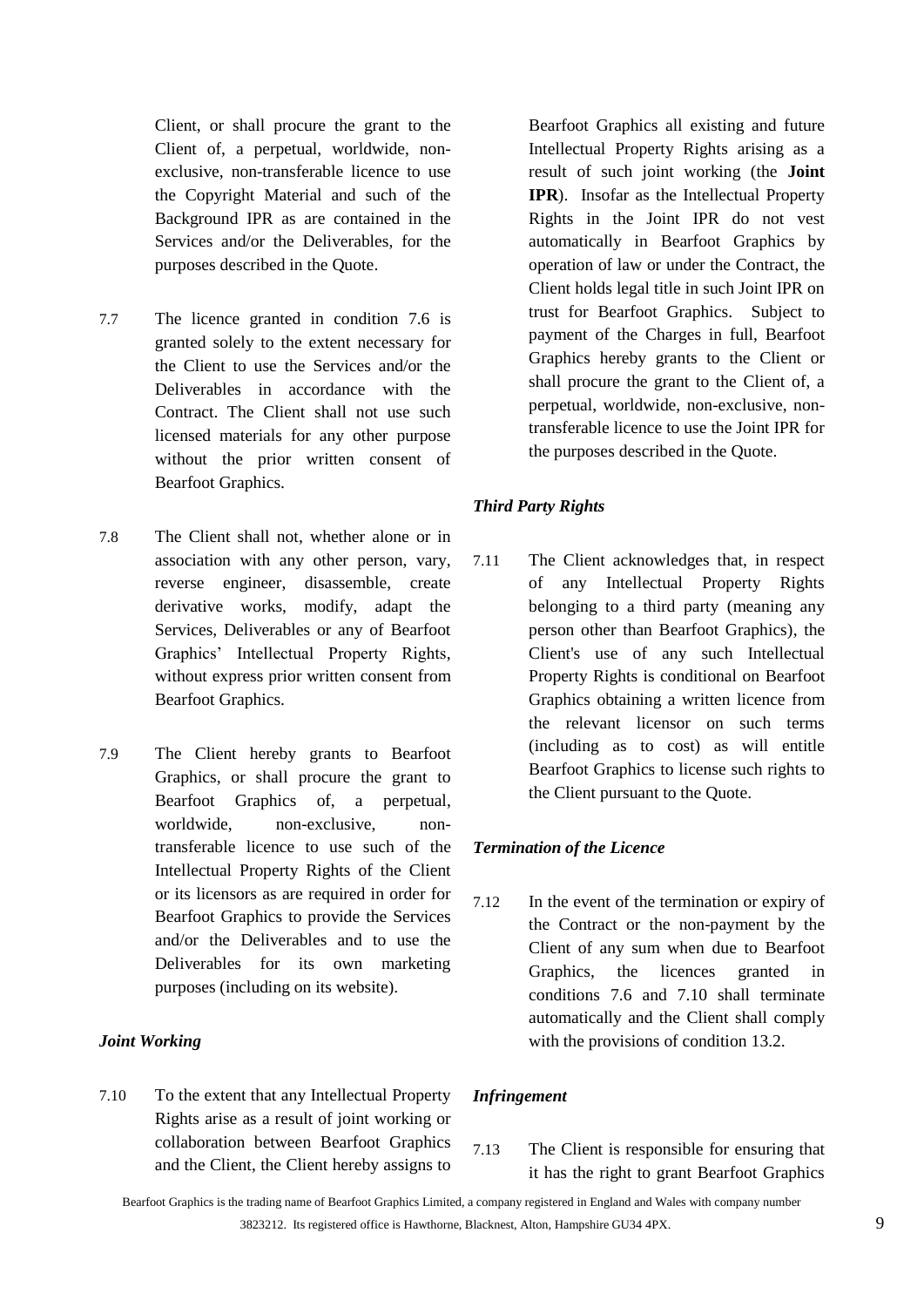the licence under condition [7.9](#page-8-0) and, in respect of licences to be procured by the Client, if it is unable to obtain any such licences from a third party, it shall notify Bearfoot Graphics immediately upon becoming aware of such and in any event prior to Bearfoot Graphics utilising the materials to which such licence would relate.

- 7.14 If any Client Materials infringe or are suspected of infringing any third party's Intellectual Property Rights, Bearfoot Graphics may modify or remove any affected Service and/or Deliverable so as to avoid the infringement or replace any part of any affected Service and/or Deliverable with a non-infringing material.
- 7.15 The Client shall indemnify Bearfoot Graphics from and against all claims, demands, actions, losses, expenses, liabilities and damages and costs (including all interest, penalties and legal and other professional costs and expenses) incurred by Bearfoot Graphics, its directors, employees, agents and subcontractors arising out of or in connection with any failure by the Client to obtain, maintain and renew the licences referred to in condition [4.1\(c\)](#page-4-1) or any claim, demand or action that any Client Materials have infringed any Intellectual Property Rights of a third party; contain Inappropriate Content; have caused a breach of privacy or breach of confidence; or have caused a breach of any law.

# **8. QUALITY OF AND ACCESS TO DELIVERABLES AND MATERIALS**

8.1 Bearfoot Graphics shall have no responsibility for the quality or accuracy of the Client Materials. Any costs arising in relation to amendments, corrections,

modifications to any Client Materials shall be borne by the Client, and unless otherwise specified in the Quote, such costs shall be in addition to the Charges payable pursuant to condition [6.](#page-5-0)

- 8.2 Once the Deliverables have been provided to the Client, Bearfoot Graphics shall not be responsible for any disaster recovery or business continuity in relation to the Deliverables (including taking copies of and backing up any Deliverables).
- 8.3 If following provision of any Deliverables to the Client, such Deliverables become corrupted or otherwise the Client loses or is unable to access such Deliverables, subject to payment of a reasonable fee (which shall be determined by reference to Bearfoot Graphics' daily rate), and provided that Bearfoot Graphics has retained a copy, it shall retrieve and provide a copy of such Deliverables to the Client.
- 8.4 If the Deliverables are provided to the Client in a downloadable format, the download will be available for 30 days. If the Client requests a subsequent or extended period in which to download the Deliverables, Bearfoot Graphics shall be entitled to charge a reasonable fee (which shall be determined by reference to Bearfoot Graphics' daily rate) for making the Deliverables available for download in any additional or subsequent period.

#### <span id="page-9-0"></span>**9. CONFIDENTIALITY**

9.1 A party (**Receiving Party**) shall keep in strict confidence all technical or commercial know-how, specifications, inventions, processes or initiatives which are of a confidential nature and have been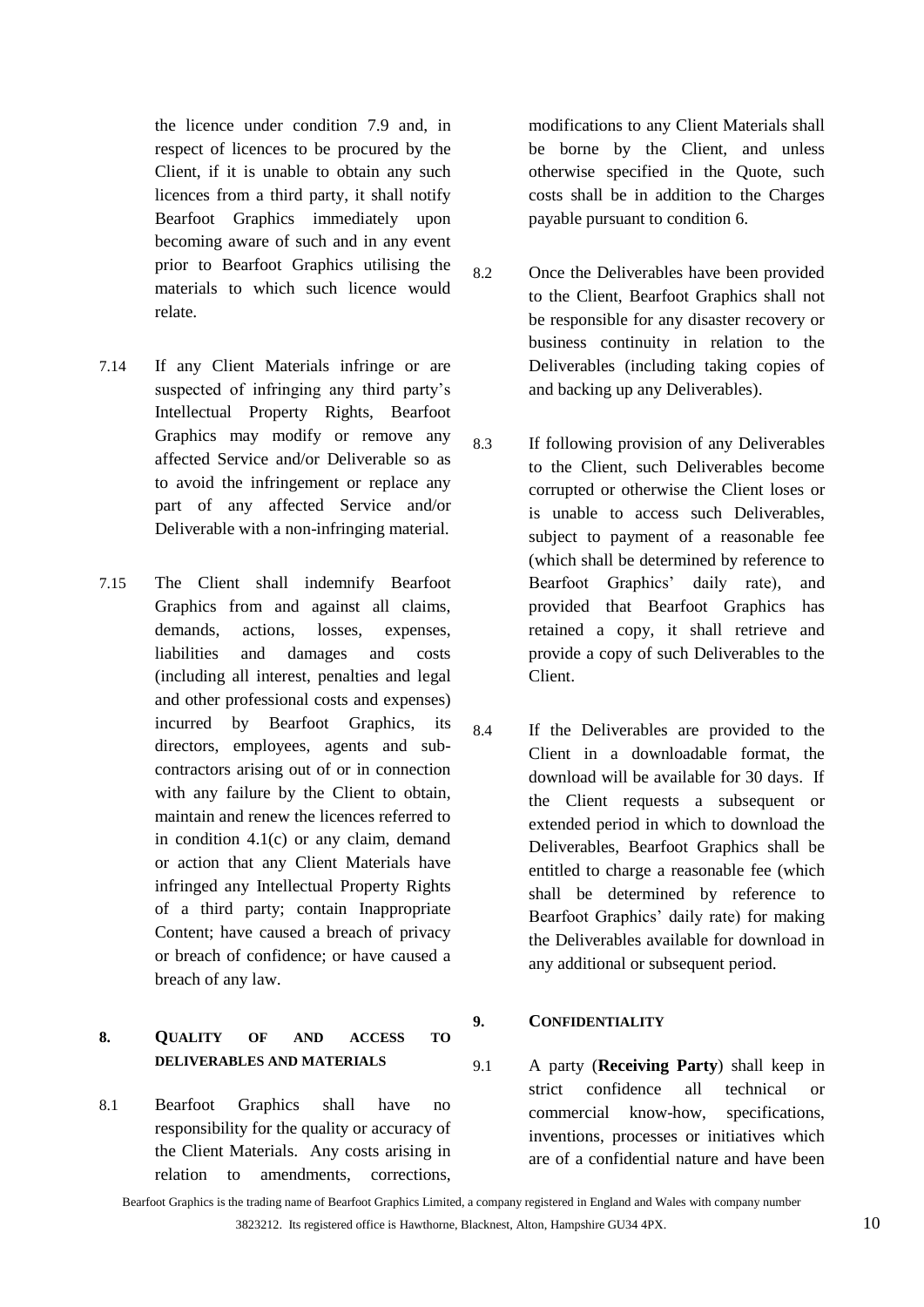disclosed to the Receiving Party by the other party (**Disclosing Party**), its employees, agents or subcontractors, and any other confidential information concerning the Disclosing Party's business or its products or its services which the Receiving Party may obtain. The Receiving Party shall restrict disclosure of such confidential information to such of its employees, agents or subcontractors as need to know it for the purpose of discharging the Receiving Party's obligations under the Contract, and shall ensure that such employees, agents or subcontractors are subject to obligations of confidentiality corresponding to those which bind the Receiving Party. This condition [9](#page-9-0) shall survive termination of the Contract.

### **10. DATA PROTECTION**

- 10.1 Bearfoot Graphics agrees that, to the extent it processes any Personal Data on behalf of the Client:
	- (a) it shall act only on instructions from the Client;
	- (b) it has in place appropriate technical and organisational security measures against unauthorised or unlawful processing of Personal Data and against accidental loss or destruction of, or damage to, Personal Data; and
	- (c) it shall retain such Personal Data only for the period of time specified in the Quote or otherwise notified to it by the Client.
- 10.2 The Client shall be responsible for ensuring that all Personal Data provided to Bearfoot Graphics in order for it to provide

the Services complies with and at all times during this Contract remains compliant with the data protection principles set out in Schedule 1 to the Data Protection Act 1998.

# <span id="page-10-0"></span>**11. LIMITATION OF LIABILITY: THE CLIENT'S ATTENTION IS PARTICULARLY DRAWN TO THIS CONDITION**

- <span id="page-10-1"></span>11.1 Nothing in these Conditions shall limit or exclude Bearfoot Graphics' liability for:
	- (a) death or personal injury caused by its negligence, or the negligence of its employees, agents or subcontractors;
	- (b) fraud or fraudulent misrepresentation; or
	- (c) breach of the terms implied by section 2 of the Supply of Goods and Services Act 1982 (title and quiet possession).
- 11.2 Subject to condition [11.1:](#page-10-1)
	- (a) Bearfoot Graphics shall under no circumstances whatsoever be liable to the Client, whether in contract, tort (including negligence), breach of statutory duty, or otherwise, for any damage to software, damage to or loss of data, loss of profit, loss of business opportunity, loss of anticipated savings, goodwill, anticipated profits or revenues, or any indirect or consequential loss arising under or in connection with the Contract; and
	- (b) Bearfoot Graphics' total liability to the Client in respect of all other losses arising from its own wilful acts or omissions under or

Bearfoot Graphics is the trading name of Bearfoot Graphics Limited, a company registered in England and Wales with company number 3823212. Its registered office is Hawthorne, Blacknest, Alton, Hampshire GU34 4PX. 11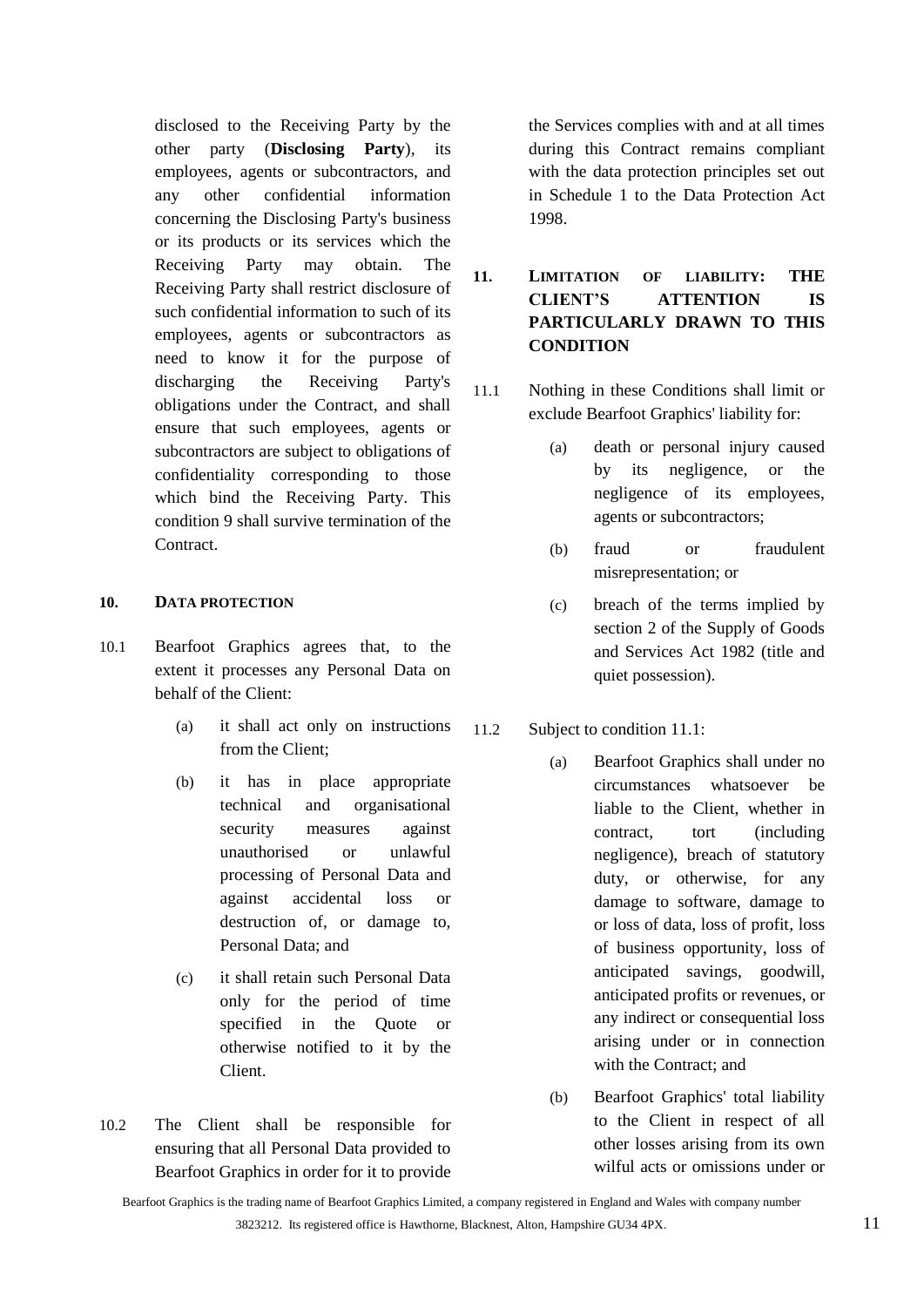in connection with the Contract, whether in contract, tort (including negligence), breach of statutory duty, or otherwise, shall in no circumstances exceed the Charges paid to Bearfoot Graphics by the Client for the Services and/or Deliverables provided pursuant to the Contract as at the date the liability first arose.

- 11.3 Except as set out in these Conditions, all warranties, conditions and other terms implied by statute or common law are, to the fullest extent permitted by law, excluded from the Contract.
- 11.4 This condition [11](#page-10-0) shall survive termination of the Contract.

# **12. TERMINATION**

- <span id="page-11-0"></span>12.1 Without limiting its other rights or remedies, each party may terminate the Contract with immediate effect by giving written notice to the other party if:
	- (a) the other party commits a material breach of the Contract and (if such a breach is remediable) fails to remedy that breach within 30 days of that party being notified in writing of the breach;
	- (b) the other party suspends, or threatens to suspend, payment of its debts or is unable to pay its debts as they fall due or admits inability to pay its debts or (being a company) is deemed unable to pay its debts within the meaning of section 123 of the Insolvency Act 1986 or (being an individual) is deemed either unable to pay its

debts or as having no reasonable prospect of so doing, in either case, within the meaning of section 268 of the Insolvency Act 1986 or (being a partnership) has any partner to whom any of the foregoing apply;

- (c) the other party commences negotiations with all or any class of its creditors with a view to rescheduling any of its debts, or makes a proposal for or enters into any compromise or arrangement with its creditors;
- (d) a petition is filed, a notice is given, a resolution is passed, or an order is made, for or in connection with the winding up of that other party (being a company);
- (e) the other party (being an individual) is the subject of a bankruptcy petition or order;
- (f) a creditor or encumbrancer of the other party attaches or takes possession of, or a distress, execution, sequestration or other such process is levied or enforced on or sued against, the whole or any part of its assets and such attachment or process is not discharged within 14 days;
- (g) an application is made to court, or an order is made, for the appointment of an administrator or if a notice of intention to appoint an administrator is given or if an administrator is appointed over the other party (being a company);
- (h) a person becomes entitled to appoint a receiver over the assets of the other party or a receiver is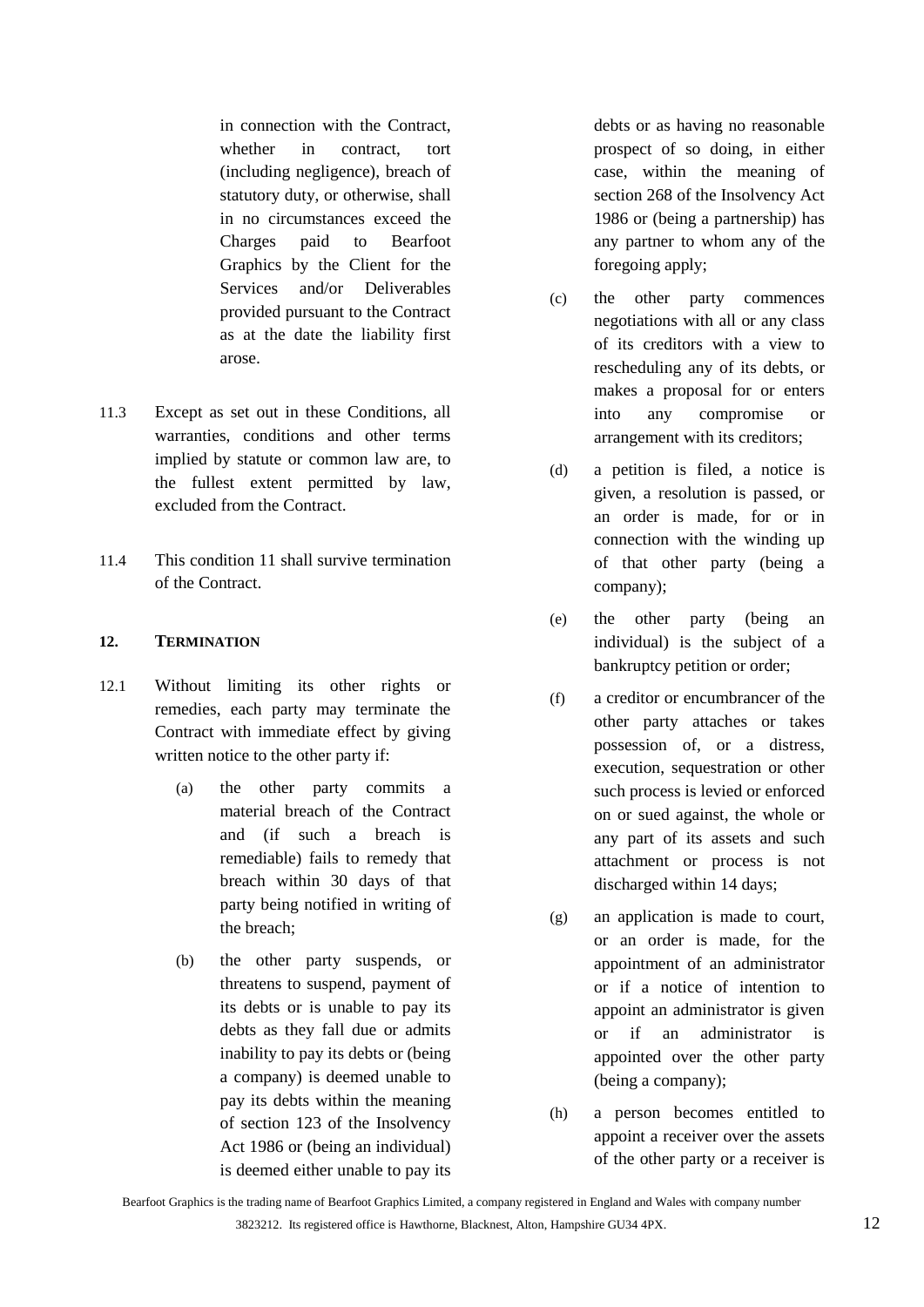appointed over the assets of the other party;

- (i) the other party suspends or ceases, or threatens to suspend or cease, to carry on all or a substantial part of its business; or
- <span id="page-12-1"></span>(j) the other party (being an individual) dies or, by reason of illness or incapacity (whether mental or physical), is incapable of managing his own affairs or becomes a patient under any mental health legislation.
- 12.2 Without limiting its other rights or remedies, Bearfoot Graphics may terminate the Contract with immediate effect by giving written notice to the Client if the Client fails to pay any amount due under the Contract on the Due Date.
- 12.3 Without limiting its other rights or remedies, if the Client becomes subject to any of the events listed in condition  $12.1(b)$ ) to condition  $12.1(i)$ , or Bearfoot Graphics reasonably believes that the Client is about to become subject to any of them, or if the Client fails to pay any amount due under the Contract within 30 days of the Due Date, Bearfoot Graphics shall be entitled to i) require the Client to immediately pay to Bearfoot Graphics all of Bearfoot Graphics' outstanding unpaid invoices and interest; ii) in respect of Services and/or Deliverables supplied but for which no invoice has been submitted, submit an invoice, which shall be payable by the Client immediately on receipt; and iii) suspend provision of the Services and/or Deliverables under the Contract or any other contract between the Client and Bearfoot Graphics.

12.4 Each party shall be entitled to terminate the Contract at any time by giving to the other one month's notice in writing.

# **13. CONSEQUENCES OF TERMINATION AND NON-PAYMENT**

- 13.1 On termination of the Contract for any reason:
	- (a) the Client shall immediately pay to Bearfoot Graphics all of Bearfoot Graphics' outstanding unpaid invoices and interest and, in respect of Services and/or Deliverables supplied but for which no invoice has been submitted, Bearfoot Graphics shall submit an invoice, which shall be payable by the Client immediately on receipt;
	- (b) the accrued rights, remedies, obligations and liabilities of the parties as at expiry or termination shall not be affected, including the right to claim damages in respect of any breach of the Contract which existed at or before the date of termination or expiry; and
	- (c) conditions which expressly or by implication have effect after termination shall continue in full force and effect.
- <span id="page-12-0"></span>13.2 On termination of the Contract for any reason or on non-payment of any invoice, in addition to Bearfoot Graphics' other rights and remedies in respect of the termination and/or non-payment, the Client shall remove and/or return all of Bearfoot Graphics' Materials and any Deliverables which have not been paid for in full from the Site, all the Client's computers, hard drives and servers. If the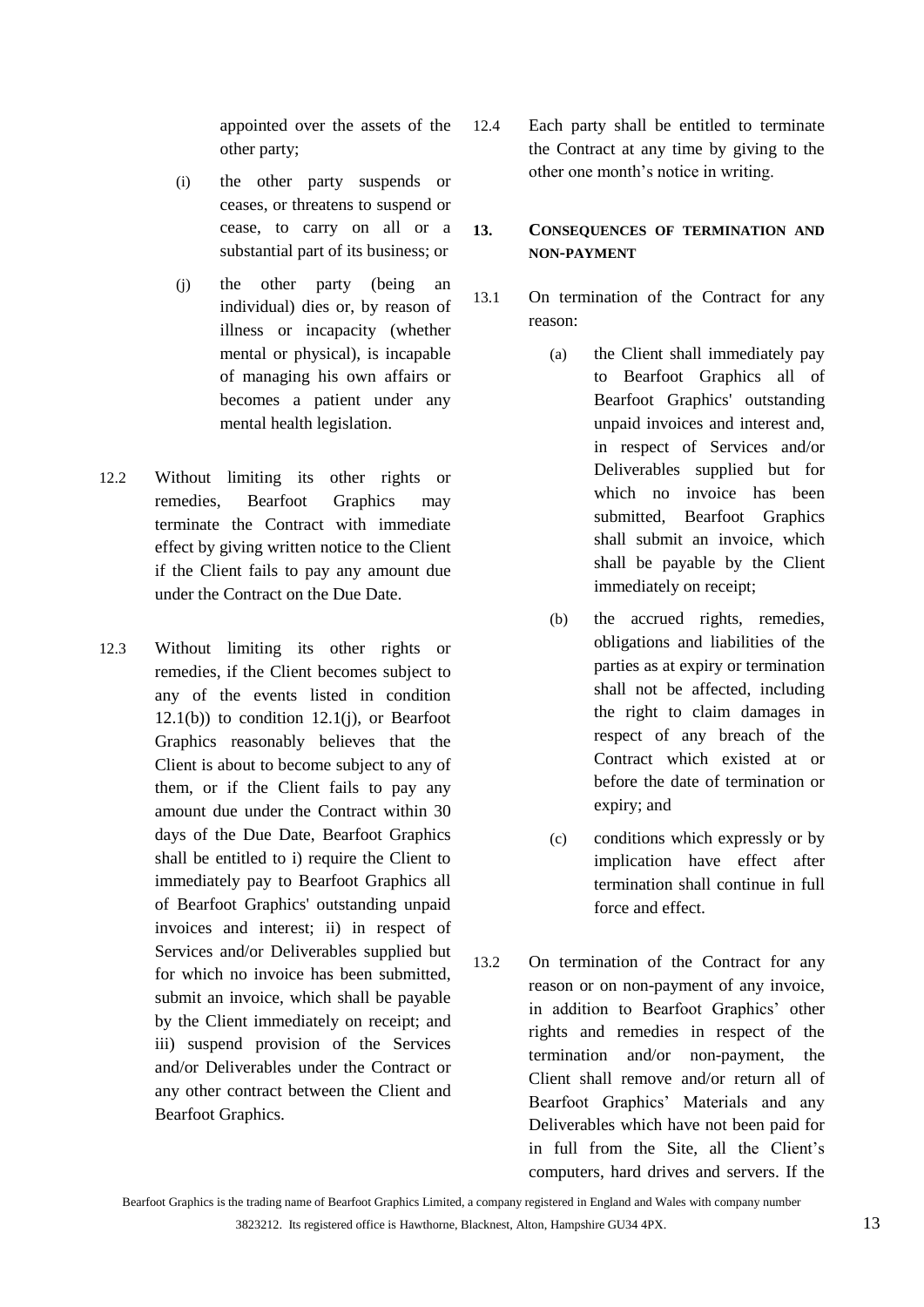Client fails to do so, then Bearfoot Graphics may enter the Client's premises (and any other relevant premises) and remove and/or take possession of them. Until they have been removed and/or returned, the Client shall be solely responsible for their safe keeping and will not use them for any purpose not connected with the Contract.

#### **14. GENERAL**

#### 14.1 **Force majeure**:

- (a) For the purposes of the Contract, **Force Majeure Event** means an event beyond the reasonable control of Bearfoot Graphics including but not limited to strikes, lock-outs or other industrial disputes (whether involving the workforce of Bearfoot Graphics or any other party), failure of a utility service or transport network, act of God, war, riot, civil commotion, malicious damage, compliance with any law or governmental order, rule, regulation or direction, accident, breakdown of plant or machinery, fire, flood, storm, epidemic, pandemic or default of suppliers or subcontractors, failure, loss or theft of equipment or bug, virus, worm, software bomb or similar item introduced by a third party into Bearfoot Graphics' systems, the Deliverables or the Client's systems.
- (b) Bearfoot Graphics shall not be liable to the Client as a result of any delay or failure to perform its obligations under the Contract or for any damage, loss or expenses

incurred or suffered by the Client as a result of a Force Majeure Event.

(c) If the Force Majeure Event prevents Bearfoot Graphics from providing any of the Services and/or Deliverables for more than 24 hours, Bearfoot Graphics shall, without limiting its other rights or remedies, have the right to terminate the Contract immediately by giving written notice to the Client.

# 14.2 Assignment and subcontracting:

- (a) Bearfoot Graphics may at any time assign, transfer, charge, subcontract or deal in any other manner with all or any of its rights under the Contract and may subcontract or delegate in any manner any or all of its obligations under the Contract to any third party or agent. If Bearfoot Graphics subcontracts its obligations under the Contract, the third party or agent to whom the obligations have been subcontracted (and not Bearfoot Graphics) will be responsible to the Client for compliance with such obligations.
- (b) The Client shall not, without the prior written consent of Bearfoot Graphics, assign, transfer, charge, subcontract or deal in any other manner with all or any of its rights or obligations under the Contract.

#### <span id="page-13-0"></span>14.3 **Notices**: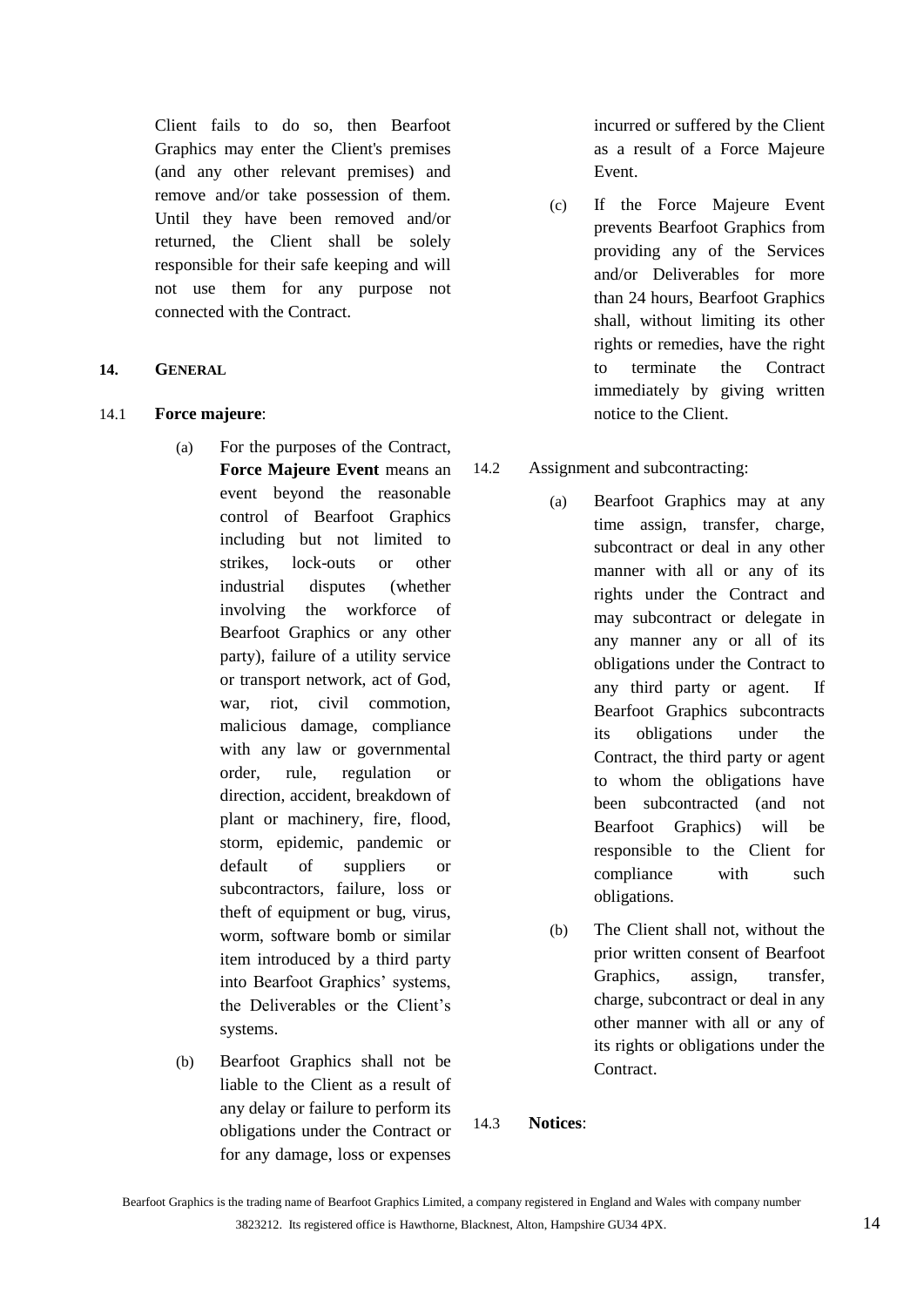- (a) Any notice or other communication required to be given to a party under or in connection with the Contract shall be in writing and shall be delivered to the other party personally or sent by prepaid first-class post, recorded delivery or by commercial courier, to its registered office (if a company) or (in any other case) its principal place of business, or sent by fax or email to the other party's fax number or email address.
- (b) Any notice or other communication shall be deemed to have been duly received if delivered personally, when left at the address referred to above or, if sent by pre-paid first-class post or recorded delivery, at 9.00 am on the second Business Day after posting, or if delivered by commercial courier, on the date and at the time that the courier's delivery receipt is signed, if sent by fax, on the next Business Day after transmission or if sent by email, within 4 hours of transmission.
- (c) This condition [14.3](#page-13-0) shall not apply to the service of any proceedings or other documents in any legal action.
- 14.4 **Waiver**:
	- (a) A waiver of any right under the Contract is only effective if it is in writing and shall not be deemed to be a waiver of any subsequent breach or default. No failure or delay by a party in exercising any right or remedy under the Contract or by law

shall constitute a waiver of that or any other right or remedy, nor preclude or restrict its further exercise. No single or partial exercise of such right or remedy shall preclude or restrict the further exercise of that or any other right or remedy.

(b) Unless specifically provided otherwise, rights arising under the Contract are cumulative and do not exclude rights provided by law.

# 14.5 **Severance**:

- (a) If a court or any other competent authority finds that any provision of the Contract (or part of any provision) is invalid, illegal or unenforceable, that provision or part-provision shall, to the extent required, be deemed deleted, and the validity and enforceability of the other provisions of the Contract shall not be affected.
- (b) If any invalid, unenforceable or illegal provision of the Contract would be valid, enforceable and legal if some part of it were deleted, the provision shall apply with the minimum modification necessary to make it legal, valid and enforceable.
- 14.6 **No partnership**: Nothing in the Contract is intended to, or shall be deemed to, constitute a partnership or joint venture of any kind between any of the parties, nor constitute any party the agent of another party for any purpose. No party shall have authority to act as agent for, or to bind, the other party in any way.